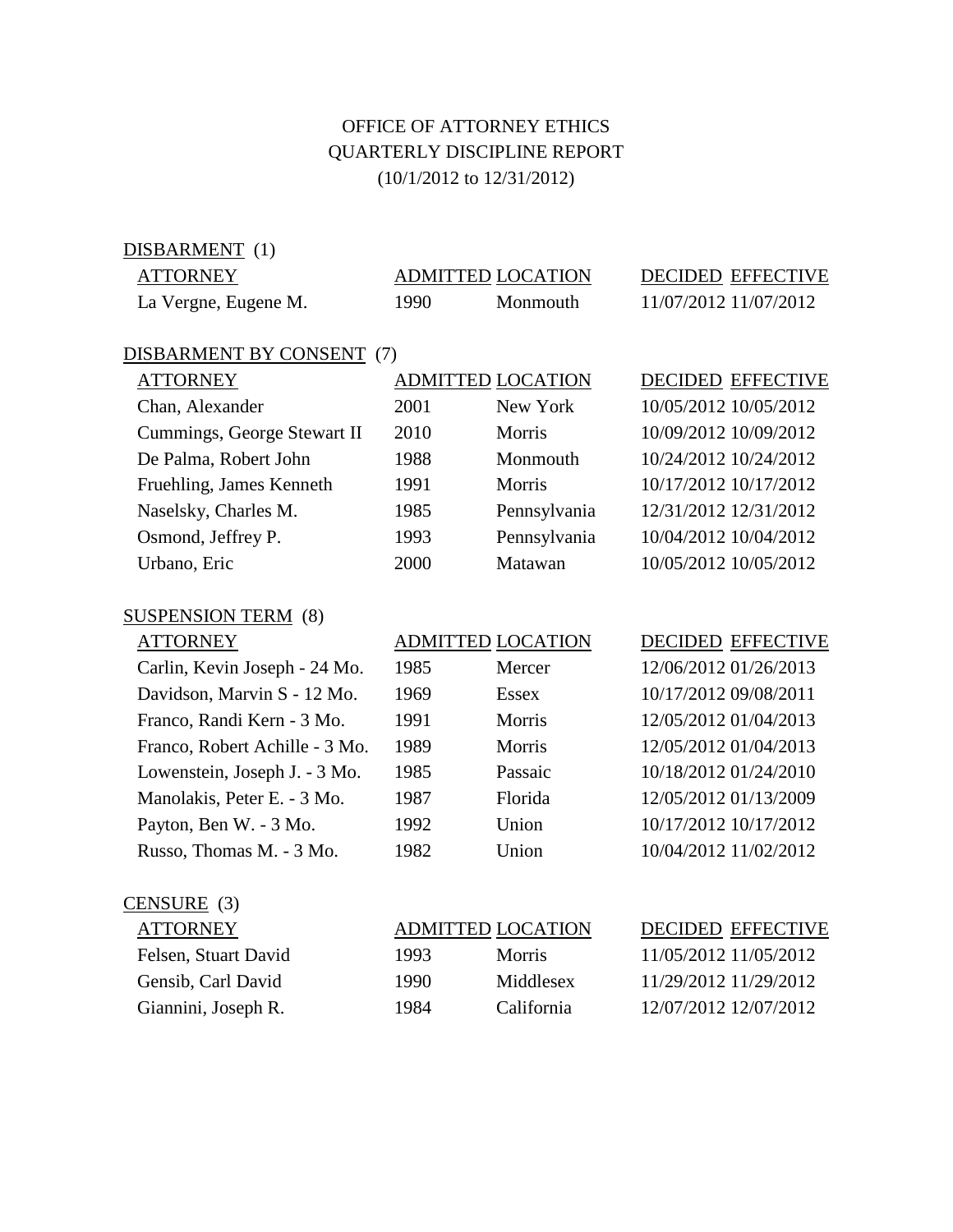## PUBLIC REPRIMAND (9)

| <b>ATTORNEY</b>             |
|-----------------------------|
| Bonfiglio, Peter Joseph III |
| Brandmayr, Ronald J. Jr.    |
| Cardillo, Cathy Christina   |
| Curreri, Paul James         |
| Dahl, Terence John          |
| Gormally, Charles X.        |
| Kane, Thomas                |
| Kobin, Robert Douglas       |
| Weichsel, John L.           |

# 1987 Gloucester 11/05/2012 11/05/2012

| 2002 | Monmouth     | 12/06/2012 12/06/2012 |
|------|--------------|-----------------------|
| 1997 | Hudson       | 12/19/2012 12/19/2012 |
| 1987 | Passaic      | 11/05/2012 11/05/2012 |
| 2003 | Bergen       | 12/06/2012 12/06/2012 |
| 1979 | <b>Essex</b> | 12/19/2012 12/19/2012 |
| 2001 | Mercer       | 12/06/2012 12/06/2012 |
| 1986 | Morris       | 10/17/2012 10/17/2012 |
| 1972 | Bergen       | 11/05/2012 11/05/2012 |

## ADMITTED LOCATION DECIDED EFFECTIVE

2002 Monmouth 12/06/2012 12/06/2012 1972 Bergen 11/05/2012 11/05/2012

### ADMONITION (9)

| ATTORNEY                  |      | <b>ADMITTED LOCATION</b> | DECII   |
|---------------------------|------|--------------------------|---------|
| Balliette, Anthony J.     | 2000 | Cape May                 | 12/11/  |
| Durant, Aurelia M.        | 1999 | Georgia                  | 12/06/  |
| Gonzalez, Ralph Alexander | 1987 | Camden                   | 11/16/2 |
| Hargrave, John W.         | 1977 | Camden                   | 10/25/2 |
| Howes, William Timothy    | 1989 | Somerset                 | 10/01/  |
| Melletz, Paul R.          | 1963 | Camden                   | 11/16/  |
| Oliver, Raymond A.        | 1979 | Warren                   | 11/27/2 |
| Smith, Sean Alden         | 2001 | <b>Essex</b>             | 12/19/2 |
| Vespi, Damon Anthony      | 1998 | Passaic                  | 10/02/  |

## DED EFFECTIVE

Ball 2012 12/11/2012  $2012$  12/06/2012  $\sqrt{2012}$  11/16/2012 Hargrave, John W. 1977 Camden 10/25/2012 10/25/2012  $(2012\ 10/01/2012)$ /2012 11/16/2012 Oliver, Raymond A. 1979 Warren 11/27/2012 11/27/2012  $\sqrt{2012}$  12/19/2012 2012 10/02/2012

|--|--|--|